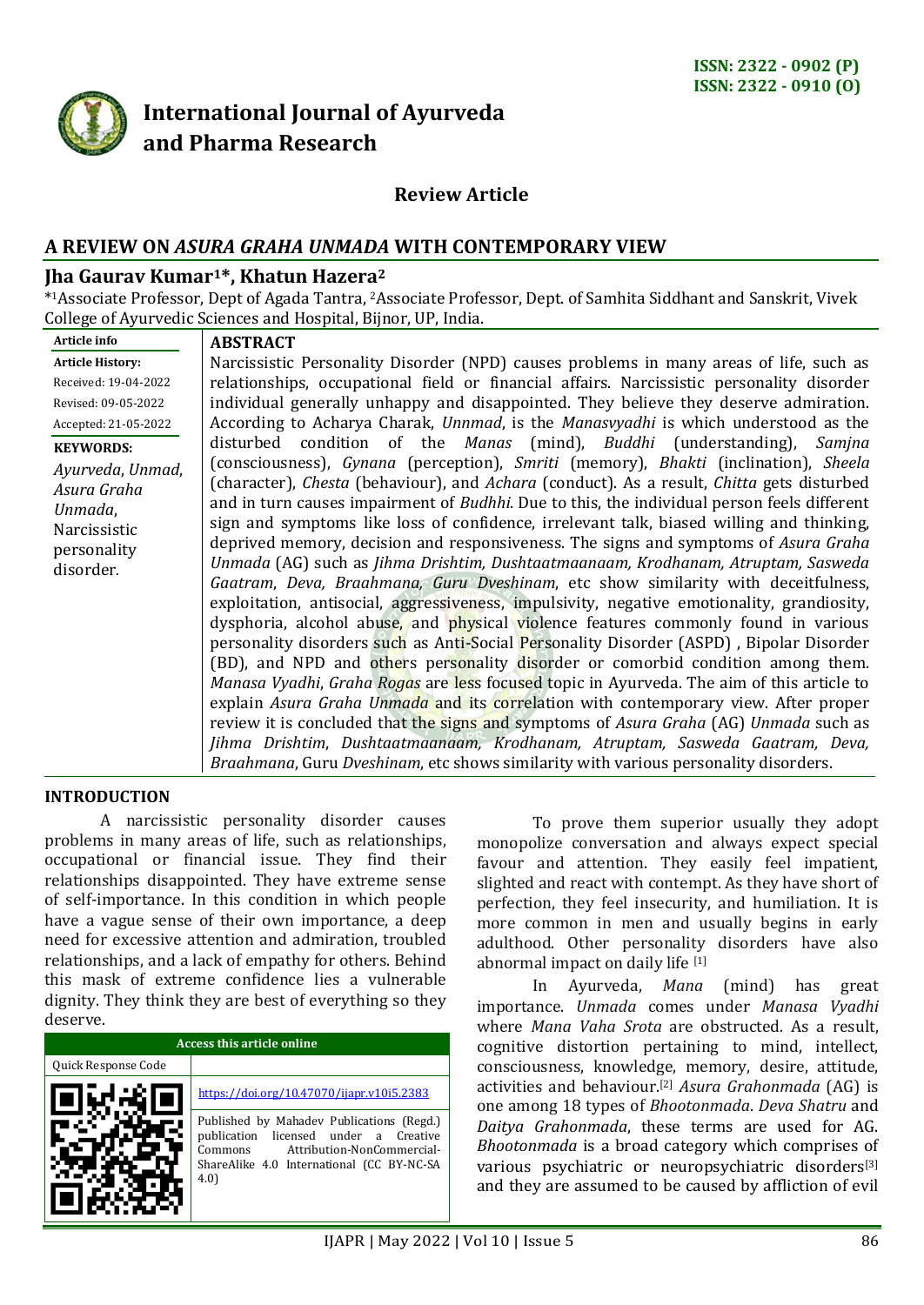spirit. *Graha rogas*, *Bhutaunmada* are very under rated and undiscussed topic of Ayurveda.

The present study is concern for on better understanding of AG, its clinical applicability in daily practice with contemporary view.

### **MATERIALS AND METHODS**

The information related to this was collected from Ayurvedic *Samhitas* like *Charaka Samhitas*, *Astanga Samgraha* and internet.

*Agantuja unmad nidana***-***Viruddhahara* (incompatible foods), *Ashuchi Ahara* (infected/ contaminated food), *Deva*-*Guru*-*Dwija Pragharshana* (insult towards teachers and elders), *Mano Abhighata* (psychological trauma), *Bhaya* (fear), *Harsha* (unusual pleasure) etc.[4]

Characteristic of *Agantuja Unmada* are untimely, uncertain manifestation of superhuman strength, valour, enthusiasm, power of understanding, retention, memory, spirituality, and power of speech.[5]

#### **Ethology, Pathogenesis, and Prognosis of** *Asura Grahonmada*

There is no description of specific aetiology, pathogenesis, and prognosis available for AG in *Ayurvedic* texts. The *Samaanya Nidaana*, *Sampraapti*, and *Saadhyaasaadhyata* (prognosis) explained for *Bhutonmada* are also applicable for AG. *Grahavesha* (affliction by evil spirit) and *Karma* (deeds of present or previous life) are caused due to intellectual errors, explained as causative factors for *Bhutonmada*. In *Grahonmada/Bhutonmada*, the symptoms occur suddenly without any known reason. The course and prognosis of *Bhutonmada* are unpredictable in nature.[6]

NPD (narcissistic personality disorder) is diagnosed when individual have at least five of the following characteristics:

- Overinflated sense of self-importance.
- Constant thoughts about being more successful, powerful, smart, loved or attractive than others.
- Feelings of superiority and desire to only associate with high-status people.
- Need for excessive admiration.
- Sense of entitlement.
- Willingness to take advantage of others to achieve goals.
- Lack of understanding and consideration for other people's feelings and needs.
- Arrogant or snobby behaviours and attitudes [7].

Causes of Narcissistic Personality Disorder are unknown. As with personality development and with other mental health disorders, the cause of Narcissistic Personality Disorder is likely complex. Narcissistic Personality disorder may be linked to: **Environment cause:** Overprotective or neglectful parenting style have an impact on it.

**Genetics**- Positive history of first-degree relatives. **Neurobiology**- The connection between the brain and behaviour and thinking<sup>[8]</sup>.

Other causes of Narcissistic Personality Disorder that may include following factors like

- Childhood trauma (such as physical, sexual abuse and verbal abuse, drug addiction).
- Abnormal relationships with parents, friends and relatives.
- Genetics (family history).
- Hypersensitivity to textures, noise or light in childhood.
- Personality and temperament<sup>[9]</sup> etc

**Bipolar Disorder:** It is also a psychological issue with several types of bipolar and related disorders. It includes mania or hypomania and depression. Symptoms can cause unpredictable changes in mood and behaviour, resulting in significant distress and difficulty in life.

Both a manic and a hypomanic episode include three or more of these symptoms:

- Abnormally enthusiastic and full of hope and happiness
- **Increased activity, excitement or agitation**
- Exaggerated sense of well-being and selfconfidence (euphoria)
- Decreased need for sleep
- Unusual outspoken
- Racing thoughts-rapid though pattern, it may be manic, hypomanic, mixed
- Inability to attention
- $\bullet$  No strategy aliment  $[10]$

**Antisocial Personality Disorder:** In these mental health abnormalities, sufferer usually disrespects to other person, have abusive behaviour and exploit others. Men are more suspectable than women. They usually have history of alcohol abuse.

#### **Signs and Symptoms**

- Disregard for right and wrong
- Persistent lying
- Disrespectful of others
- Manipulate others for personal gain or personal pleasure
- Arrogance and extremely opinionated
- Repeatedly break the law, including criminal behaviour
- Repeatedly violating the rules and dishonest
- Hostility, significant irritability, agitation
- Lack of empathy for others
- Abusive relationships
- Blame other for their failure and loss
- irresponsible and aggressive
- Aggression toward people and also animals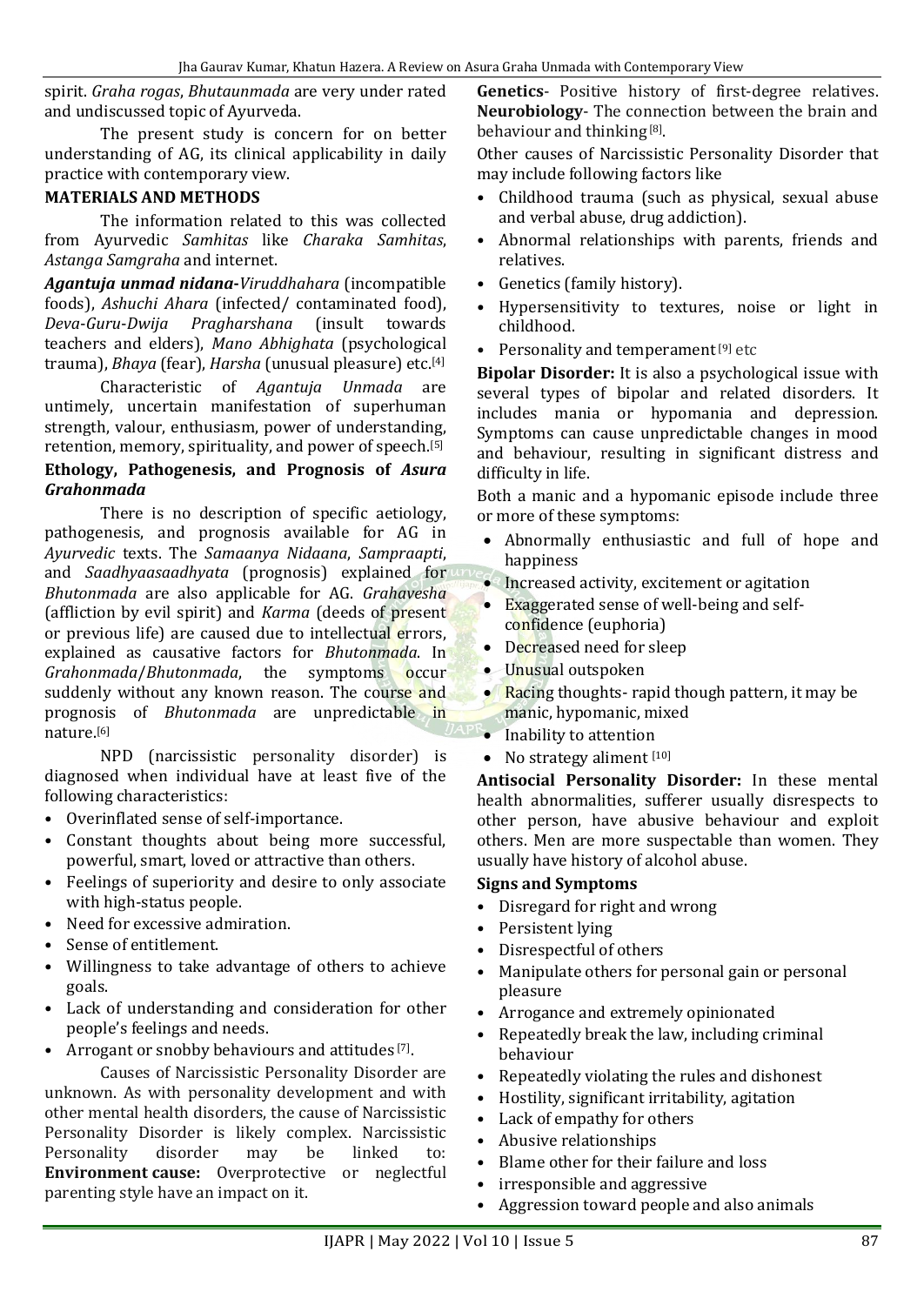• Destroy property

- **Deceitfulness**
- Stealing [10]

*Agantuja Unmada* which often manifest acutely without/with manifestation of prodromal symptoms. The different descriptions under this section are mainly characterized by gross behavioural, psychological and physical attributes and named according to the similarity of the expression of these behavioural breakdowns to those of the '*Bhutas'*. As described earlier *Agantuja Unmada* in general are characterized by abnormal behaviours in terms of exhibition of unnatural strength, energy, activity and enthusiasm, altered levels of perception, retention and memory, abnormality in speech and abnormality in perceiving self and environment and unexpected change in symptoms/relapse and remissions.

The word *Graha* - '*Gŗhņati iti graha'*- that which catches or seize- is used to denote the unknown, unexplainable pathogenesis, especially in terms of *Doshik* concept. For example, In the case of *Deva Graha*, it has to be inferred that the individual shows characteristic behavioural changes similar to that of a *Deva* like radiant face which is pleasant, anger less etc. Thus, the word *Graha* denotes the obscure mode of pathogenesis or manifestation and the mythological characters to which the similarity is shown became the basis of nomenclature.

AG is characterized by *Jihma drishtim* (crooked/dishonest/cruel/deceitful look), *Dushtaatmaanaam* (exploitative/unlawful), *Krodhanam* (aggressive/hostile/impulsive),*Atruptam* (unsatisfied/ unpleasant), *Sasweda gaatram* (sweating), *Deva*, *braahmana*, *Guru dveshinam* (arrogant/ egrandiose/ envious/negative emotionality), *Nirbhayam* & *Shooram* (reckless behaviour/impulsive), *Abhimaaninam* (grandiosity), *Vyavasaayinam* (violent/unlawful/ firmness/ persistence), '*Rudro aham'*, '*Upendro Aham'*, '*Skandho Aham'*, '*Vishaakho* Aham' *Bhaashamaanam* (grandiosity), *Vikruta Vaacham* (hostility/ verbal aggression), *Asakrit Hasantam* (laughing frequently/ affective dysregulation), *Sura Amisha Ruchim* (fond of alcohol and meat) and *Dantai*, *Nakhai Himsantam* (violent/ physical aggression). [11]

## **DISCUSSION**

The clinical picture of *Asura Graha Unmada* shows similarity with various psychiatric conditions such as Antisocial Personality Disorder, Narcissistic Personality Disorder, Bipolar Disorder (BD). *Asura Grahonmada Lakshanas* (signs and symptoms) and various psychiatric conditions such as ASPD, NPD, and BD are resembled. Almost every symptoms of AG along with its similar modern psychiatric condition, they are correlated as follows.

*Jihma Drishtim* (crooked/ cruel/ deceitful look) and *Dushta Atmaanaam* (deceitful/ exploitative/ unlawful).

"*Jihma Drishtim*" is considered as "*Kutila Darshanam*" (crooked or suspicious or deceitful looks).[12]

Patients with Bipolar Disorder (BD) have brief periods of psychotic symptoms. Other cognitive features that are common in BD are depersonalization (i.e., the sensation that a person's body or self is unreal or altered in a strange way), derealization (i.e., the experience that the external world is bizarre and unreal), and illusions, which are misperceptions of existing stimuli.[13]

In Antisocial personality disorder (ASPD), patients exhibit traits of impulsivity, high negative emotionality, low conscientiousness, and a wide range of interpersonal as well as social disturbances.[14] Deceitfulness is indicated by repeated lying, use of aliases, or conning others for personal profit or pleasure[15] NPD patients show 'interpersonally exploitative nature' and they are often envious of others.[16] "*Jihmadrishti*" denotes deceitfulness, exploitation, irritability, suspiciousness, and negative emotionality of ASPD, BD, and NPD.

## *Krodhanam* **(aggressive/hostile/anger)**

Aggressiveness is an important feature commonly seen in personality disorders, particularly in ASPD. Individuals with ASPD display a low frustration tolerance.[17] Impulsivity has been variously defined as swift action without forethought or conscious judgment. The Patients with BD have found that impulsivity is a key factor in the diagnosis, linking BD to ASPD and to mania.<sup>[18]</sup> Patients with BD described continuous dysphoria, high emotional variability, and increased hostility. Inappropriate and is related to affective instability. BD is a complex syndrome whose central features are instability of mood, impulse control, and interpersonal relationships. Impulsive symptoms include a wide range of behaviours and are central to diagnosis.<sup>[19]</sup> "Narcissistic rage" is an easily activated destructiveness and ruthlessness, with no limits to the need for redressing the perceived grievance seen in NPD. *Krodhanam* of AG denotes aggressiveness or narcissistic rage or impulsiveness of ASPD, NPD, and BD.

*Atrupta* **(unsatisfied/ unpleasant)-** The narcissistic patient is unsatisfied in his or her demands from others, all limitations and frustrations, no matter how legitimate, are experienced as malicious, irrational deprivations. Narcissistic patient also feels incapable of loving or understanding others, while very little enjoyment is obtained from life other than the tributes received or from grandiose fantasies.[20] Many individuals with NPD fluctuate between grandiose and depleted states, depending on life circumstances, while others may present with mixed features. When Narcissists self-esteem is not gratified by others or they are criticized, this can cause them to turn to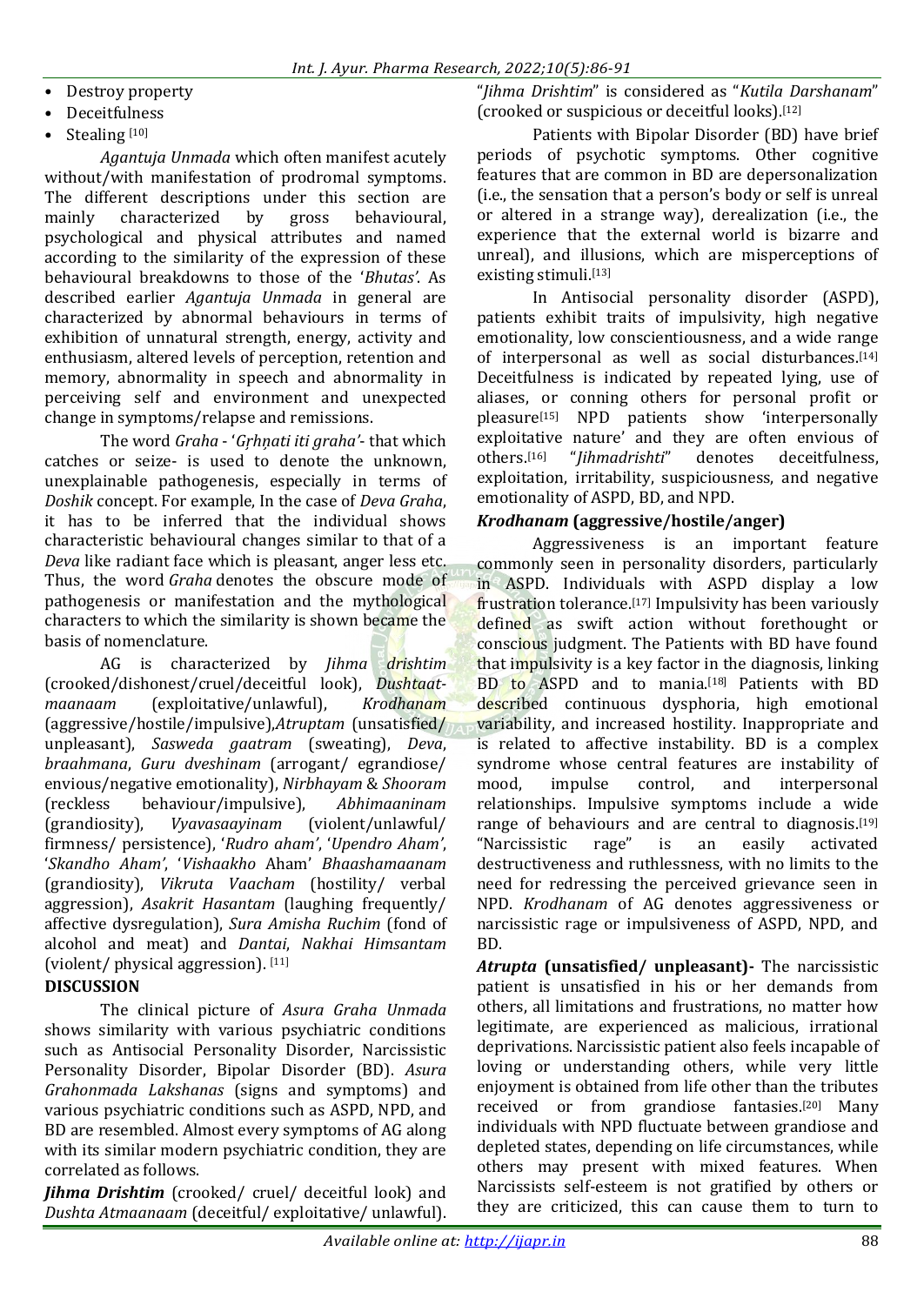anger. Gratification from achievements comes from external praise rather than an inner sense of an achievement being accomplished in NPD patients.[21]

*Sasweda Gaatram* **(sweating)-** Problems related to anger management are relatively common to Antisocial, Borderline, and Narcissistic Personality Disorders. Individuals with these diagnoses tend to react in overtly angry styles when triggered either by internal or external cause*[22] Sasweda Gaatram* of AG denotes excessive sweating which may occur due to anger/ aggressiveness/ anxiety commonly seen in ASPD or NPD.

*Deva, Braahmana, Guru Dveshinam* (arrogant/ grandiose/envious). Disinhibited, socially inappropriate behaviour and emotional irregularities are seen in BD patients due to the damage of orbit frontal cortex.[23] Individuals in a manic state often attempt to manipulate the self-esteem of others, exploit areas of vulnerability, test interpersonal limits, and project responsibility or blame onto others, as is often the case with patients diagnosed with BD, with the common result of alienating the patient from others.[24] Aggressiveness is commonly seen in ASPD. ASPD patients shows impulsivity, negative emotion, low conscientiousness, and interpersonal and social disturbances. NPD individuals show arrogant, haughty behaviours and attitudes. "*Deva, Braahmanaguru Dveshinam*" of AG denotes arrogance, excessive envy toward authority figures, antisocial behaviours, negative emotionality, grandiosity, etc. which are commonly found in ASPD, NPD, and BD.

*Nirbhayam, Shooram*, and *Vyavasaayinam* (reckless, unlawful, violent behaviour/impulsive). Impulsiveness can be defined as behaviour without adequate thought or the tendency to act with less forethought. Impulsive behaviour, increased incarceration or arrest, addictive disorders, and suicidal behaviour are characteristic for both ASPD and BD.[25] Patients with BD described continuous dysphoria, high emotional variability, and increased hostility. Compromised empathic processing is a hallmark of narcissism. Decreased intense anger is the next affective symptom of BD. Empathy (specifically emotional empathy) among individuals with NPD is characteristic. Two pathologies that have been linked to Narcissism are psychopathic and BPD. Each of these syndromes appears on a continue with NPD that highlights the patterns of impulsivity, emotion deregulation, and self-centred, goal focused behaviours.[26] "*Nirbhayam*, *Shooram*, and *Vyavasaayinam*" of AG denotes impulsivity which is a common feature of ASPD, NPD, and BD.

*Abhimaaninam* **and "***Rudro aham***," "***Upendroaham***," "***Skandho Aham***," "***Vishaakho Aham***"** *Bhaashamaanam* **(grandiosity)-** Individuals with NPD may be impressive personality, extraverted, imposing appearance and model citizens. NPD is characterized by a pervasive pattern of grandiosity, need for admiration, entitlement, and lack of empathy. These individuals are grandiose, competitive, attention seeking and sexually provocative while demonstrating adaptive functioning and using their narcissistic traits to succeed. NPD patients show grandiose sense of selfimportance like exaggerates achievements and a talent and expects to be recognized as superior without commensurate achievements. Grandiosity (exaggerating talents and an unrealistic sense of superiority) has been found to be a key in discriminating NPD from other personality disorders. Grandiose narcissism is described as a pattern of arrogant, self-centred, and domineering behaviours.[27] *Abhimaaninam* and *Rudro Aham*, *Upendro Aham*, *Skandho Aham*, and *Vishaakhoaham Bhaashamaanam* (claiming themselves as *Rudra*, *Upendra*, *Skandha*, and *Vishakha* etc.) of AG denotes "grandiosity" of NPD or BD.

*Vikruta Vaacham* **(hostility/verbal aggression)-** ASPD is characterized by impulsivity, irritability, aggressiveness, and recklessness. ASPD. BPD individuals may also display extreme sarcasm, enduring bitterness, or verbal outbursts.<sup>[28]</sup> NPD individuals show arrogant, haughty behaviours or attitudes.[29] *Vikruta Vaacham* of AG denotes verbal aggression or hostility which is commonly found in ASPD, BD, and NPD.

*Asakrit Hasantam* **(laughing frequently/ affective dysregulation):** The first affective criterion in BD is the presence of "affective instability due to a marked reactivity of mood which lasts hours to rarely more than a few days. Patients with BD show continuous dysphoria, high emotional variability, and increased hostility compared with healthy controls.[28] *Asakrit Hasantam* of AG denotes mood instability seen in ASPD and BD. In case of combined disorders, these features are found severely.

*Sura Priyam* **(alcohol abuse)-** It also causes a chemical imbalance of the neurotransmitter's dopamine and serotonin in the brain. Dopamine directly cannot be obtained from food, but tyrosine (an essential amino acid and a dopamine precursor) is abundant in several protein rich foods such as chicken, turkey, avocado, seeds, and nuts. By taking foods rich in tyros synthesize dopamine. Proteins are high in amino acids, which are necessary for dopamine production. Chicken, red meat, eggs, and dairy products etc. contain tryptophan, which convert into niacin. Foods such as fish, eggs, chicken, turkey, and red meat supply the body with adequate amino acids.[30] Tryptophan poor diet produced high rates of aggressive behaviour. In children, zinc and/or iron deficiencies are also related to increased aggressive behaviour.[31] The individuals suffering with AG craves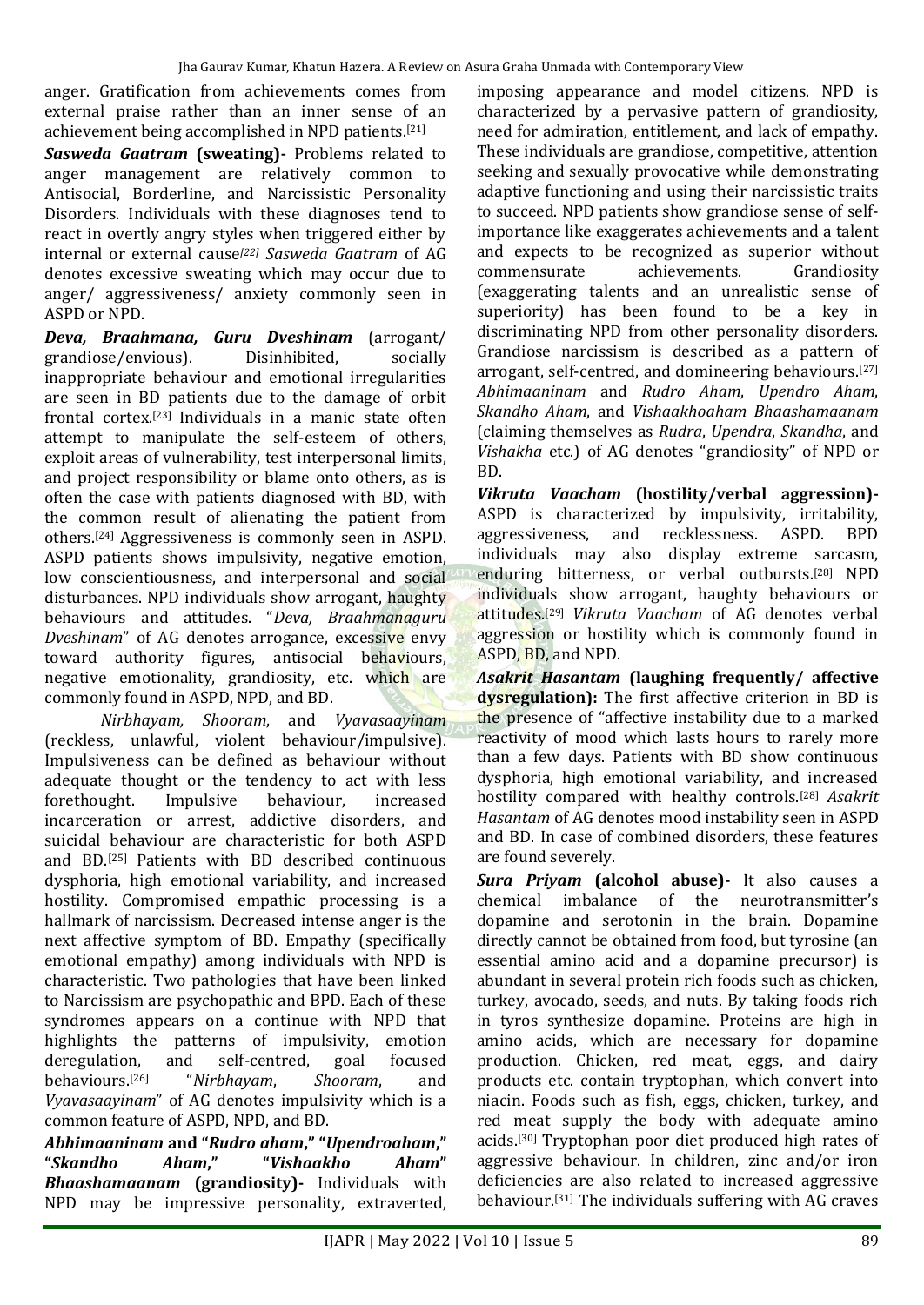for meat which may indicate underlying deficiency of various nutrients. There is no confirm evidence related to cravings toward particular food items in various psychiatric disorders, but the latest research shows that various nutritional deficiencies might cause offending behaviours. Improving the nutritional status through supplementation of micronutrients improves the antisocial and offending behaviour. Omega3 fatty acids, folic acid, zinc, magnesium, and Vitamin D are the micronutrients which have been studied in relation to mood and behaviour.[32] By considering all these facts, it seems that "*Sura*, *Amisha Priyam*" of AG denote alcohol abuse (commonly found in ASPD, NPD, and BD) and craving toward to meat due to underlying various nutritional deficiencies (developed either independently or due to alcohol abuse).

*Dantai, Nakhai Himsantam* (violent/ physical aggression). Individuals with ASPD tend to be irritable and aggressive and may repeatedly get into physical fights or commit acts of physical assault including beating. ASPD individuals are indifferent to hurting others and mistreating other. Similarly, rude attitudes, arrogance, lack of empathy, and Narcissistic rage are common in NPD.[33]

## **CONCLUSIONS**

*Asura Graha* (AG) *Unmada* is one among 18 types of *Grahonmada*. The signs and symptoms of AG such as *Jihma Drishtim, Dushtaatmaanaam, Krodhanam, Atruptam, Sasweda Gaatram, Deva, Braahmana, Guru Dveshinam,* etc show similarity with deceitfulness, exploitation, antisocial, aggressiveness, impulsivity, negative emotionality, grandiosity, dysphoria, alcohol abuse, and physical violence features commonly found in various personality disorders such as ASPD, BD, and NPD and others personality disorder or comorbid condition among them.

# **REFERENCES**

- 1. Gupta K, Mamidi P. Kaphaja Unmada: Myxedema psychosis? International Journal of Yoga Philosophy Psychology Parapsychology 2015; 3:319.
- 2. Khuswaha HC, Charaka Samhita (Hindi). Volume-1, Varanasi, Chaukhamba Orientalia, Nidana Sthana-7/5.
- 3. Mamidi P, Gupta K. Obsessive compulsive disorder - 'Sangama Graha': An Ayurvedic view. J Pharma Science Innovation 2015; 4: 15664.
- 4. Khuswaha HC, Charaka Samhita (Hindi). Volume-1, Varanasi, Chaukhamba Orientalia, Nidana Sthana-7/4
- 5. Khuswaha HC, Charaka Samhita (Hindi). Volume-1, Varanasi, Chaukhamba Orientalia, Nidana Sthana-7/13.
- 6. Paradkara Vaidya BH, editor. Vagbhata. Ashtanga Hridaya, Commentary by Arunadatta and Hemadri, Uttara Tantra-4/1616. 9th edition. Varanasi: Chowkhamba Sanskrit Series Office; 2005. p. 791.
- 7. Paradkara Vaidya BH, editor. Vagbhata. Ashtanga Hridaya, Commentary by Arunadatta and Hemadri, Uttara Tantra-4/1617. 9th edition. Varanasi: Chowkhamba Sanskrit Series Office; 2005. p. 791.
- 8. Biskin RS, Paris J. Diagnosing borderline personality disorder. Can Med Assoc J 2012; 184:178994.
- 9. Biskin RS, Paris J. Diagnosing borderline personality disorder. Can Med Assoc J 2012; 184: 1789
- 10. Caligor E, Levy KN, Yeomans FE. Narcissistic personality disorder: Diagnostic and clinical challenges. Am J Psychiatry 2015; 172: 41522
- 11. Paradkara Vaidya BH, editor. Vagbhata. Ashtanga Hridaya, Commentary by Arunadatta and Hemadri, Uttara Tantra, 7\11 9th ed. Varanasi: Chowkhamba Sanskrit Series Office; 2005. p. 790.
- 12. Paradkara Vaidya BH, editor. Vagbhata. Ashtanga Hridaya, Commentary by Arunadatta and Hemadri, Uttara Tantra- 4/1617. 9th ed. Varanasi: Chowkhamba Sanskrit Series Office; 2005. p. 791.
- 13. Biskin RS, Paris J. Diagnosing borderline personality disorder. Can Med Assoc J 2012; 184:178994.
- 14. National Institute for Health and Clinical Excellence. Antisocial Personality Disorder: Treatment, Management and Prevention. Great Britain: The British Psychological Society and The Royal College of Psychiatrists; 2009. p. 14140.
- 15. American Psychiatric Association. Diagnostic and Statistical Manual of Mental Disorders – Text Revision (DSMIVTR). Personality Disorders – Antisocial Personality Disorder. 4th ed. New Delhi: Jaypee Publications; 2000. p. 7016.
- 16. Caligor E, Levy KN, Yeomans FE. Narcissistic personality disorder: Diagnostic and clinical challenges. Am J Psychiatry 2015; 172:41522.
- 17. Perdeci Z, Gulsun M, Celik C, Erdem M, Ozdemir B, Ozdag F, et al. Aggression and the eventrelated potentials in antisocial personality disorder. Bull Clin Psychopharmacol 2010; 20:3006.
- 18. Moeller FG, Barratt ES, Dougherty DM, Schmitz JM, Swann AC. Psychiatric aspects of impulsivity. Am J Psychiatry 2001; 158:178393.
- 19. Russell GA. Narcissism and the narcissistic personality disorder: A comparison of the theories of Kernberg and Kohut. Br J Med Psychol 1985;58(Pt 2):13748.
- 20. Wright K, Furnham A. What is narcissistic personality disorder-Lay theories of narcissism. Psychology 2014; 5:112030.